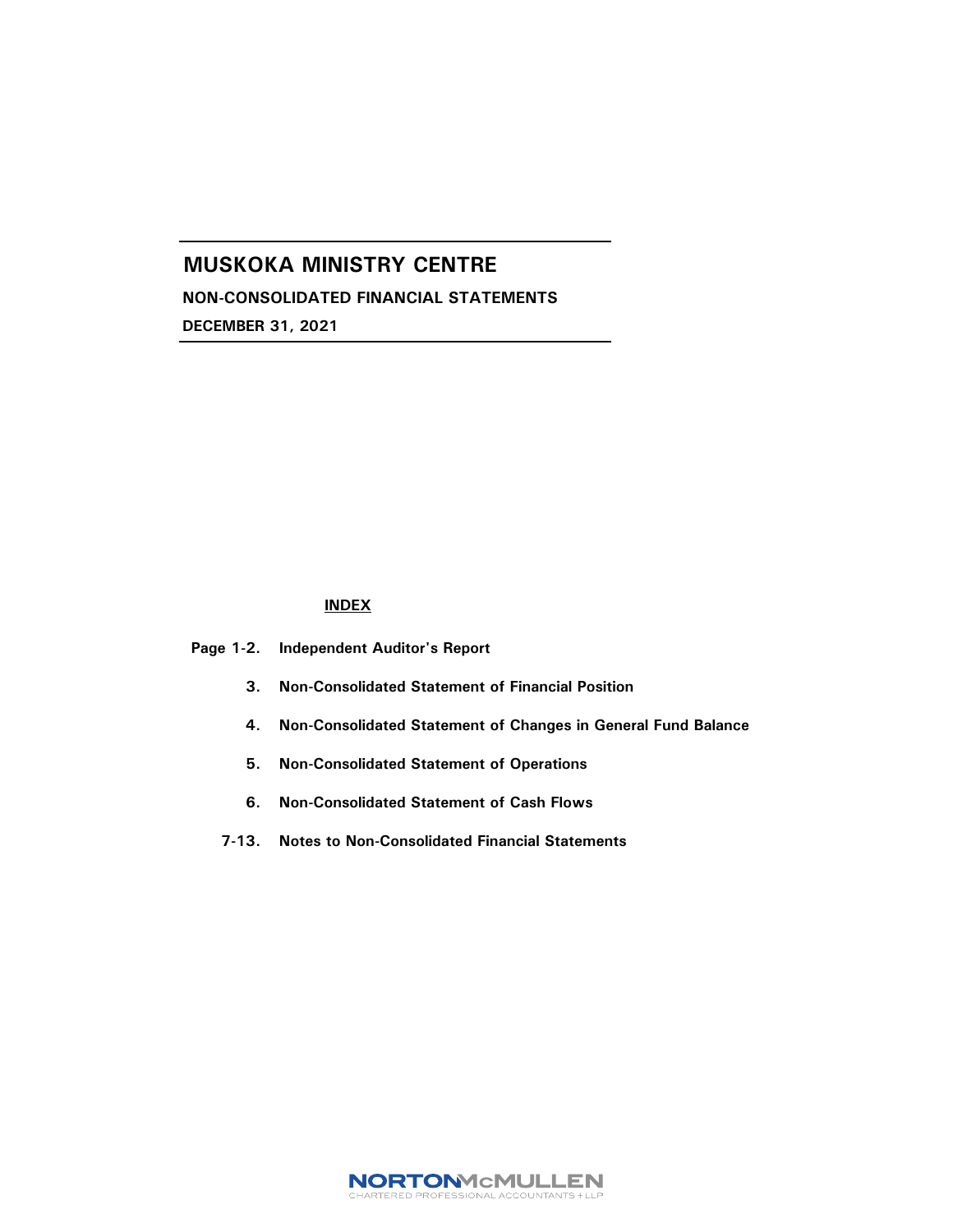

### INDEPENDENT AUDITOR'S REPORT

To the Directors of Muskoka Ministry Centre HUNTSVILLE Ontario

#### Opinion

We have audited the accompanying non-consolidated financial statements of Muskoka Ministry Centre which comprise the non-consolidated statement of financial position as at December 31, 2021 and the non-consolidated statement of operations, non-consolidated statement of changes in general fund balance and non-consolidated statement of cash flows for the year then ended and notes to the non-consolidated financial statements, including a summary of significant accounting policies.

In our opinion, these accompanying non-consolidated financial statements present fairly, in all material respects, the financial position of the entity as at December 31, 2021 and the results of its operations and its cash flows for the year then ended in accordance with Canadian accounting standards for not-for-profit organizations.

#### Basis for Opinion

We conducted our audit in accordance with Canadian generally accepted auditing standards. Our responsibilities under those standards are further described in the Auditor's Responsibilities for the Audit of the Financial Statements section of our report. We are independent of the entity in accordance with the ethical requirements that are relevant to our audit of the financial statements in Canada, and we have fulfilled our other responsibilities in accordance with these requirements. We believe that the audit evidence we have obtained is sufficient and appropriate to provide a basis for our opinion.

#### Responsibilities of Management and Those Charged with Governance for the Financial Statements

Management is responsible for the preparation and fair presentation of these non-consolidated financial statements in accordance with Canadian accounting standards for not-for-profit organizations and for such internal control as management determines is necessary to enable the preparation of financial statements that are free from material misstatement, whether due to fraud or error.

In preparing the non-consolidated financial statements, management is responsible for assessing the entity's ability to continue as a going concern, disclosing, as applicable, matters related to going concern and using the going concern basis of accounting unless management either intends to liquidate the entity or to cease operations, or has no realistic alternative but to do so.

Those charged with governance are responsible for overseeing the entity's financial reporting process.

#### Auditor's Responsibilities for the Audit of the Financial Statements

Our objectives are to obtain reasonable assurance about whether the non-consolidated financial statements as a whole are free from material misstatement, whether due to fraud or error, and to issue an auditor's report that includes our opinion. Reasonable assurance is a high level of assurance, but is not a guarantee that an audit conducted in accordance with Canadian generally accepted auditing standards will always detect a material misstatement when it exists. Misstatements can arise from fraud or error and are considered material if, individually or in the aggregate, they could reasonably be expected to influence the economic decisions of users taken on the basis of these financial statements.

PAUL A. SIMPSON, CPA, CA, LPA PAUL W. MCMULLEN, CPA, CA, LPA MARK D. POTTER, CPA, CA, LPA

MICHAEL J. MCNEILL, CPA, CA, LPA PETER A. SIMPSON, CPA, CA, LPA MARC F. CERNELE, CPA, CA, LPA

#### **NORTON MCMULLEN LLP**

**- 1 -**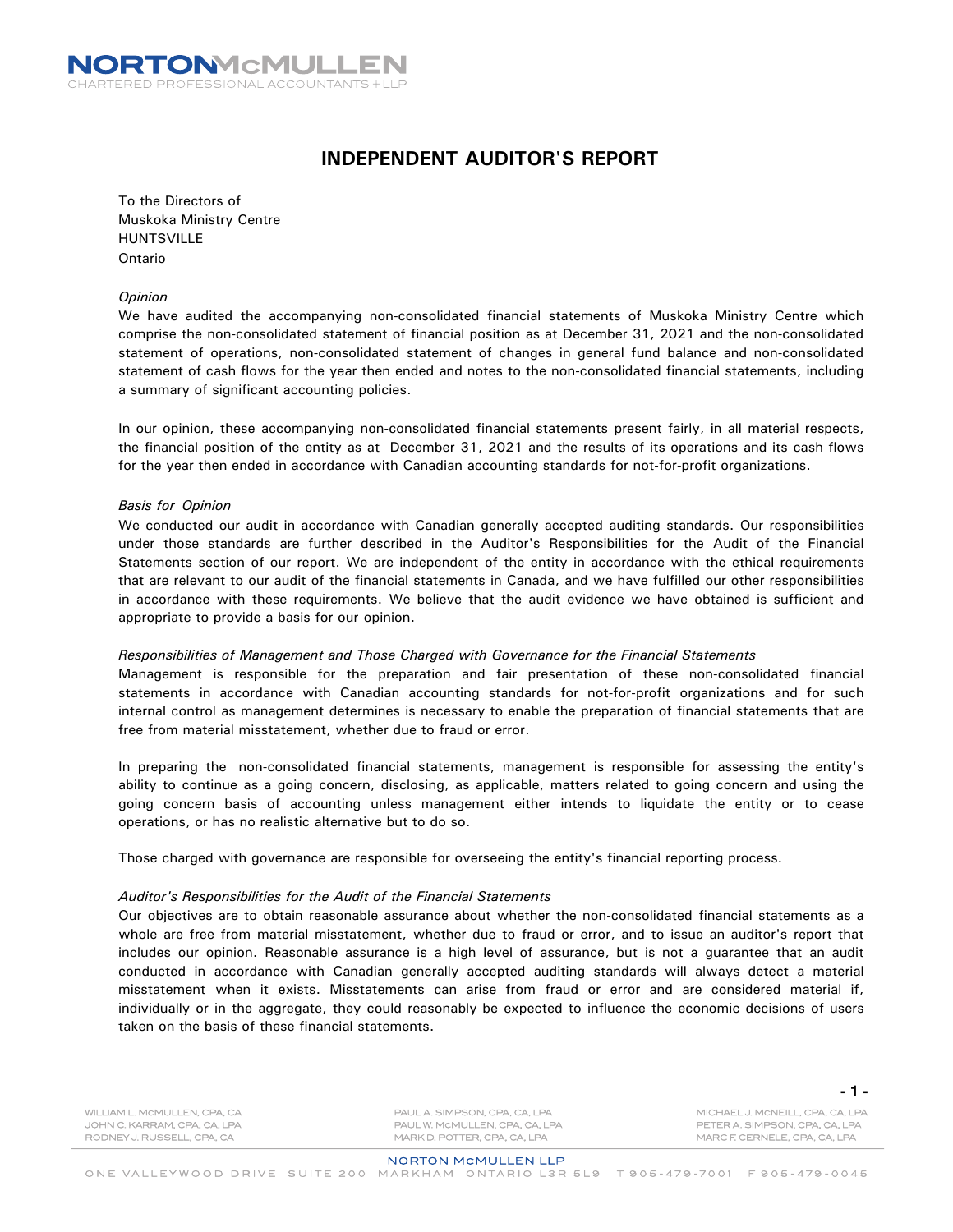As part of an audit in accordance with Canadian generally accepted auditing standards, we exercise professional judgment and maintain professional skepticism throughout the audit. We also:

- Identify and assess the risks of material misstatement of the non-consolidated financial statements, whether due to fraud or error, design and perform audit procedures responsive to those risks, and obtain audit evidence that is sufficient and appropriate to provide a basis for our opinion. The risk of not detecting a material misstatement resulting from fraud is higher than for one resulting from error, as fraud may involve collusion, forgery, intentional omissions, misrepresentations, or the override of internal control.
- Obtain an understanding of internal control relevant to the audit in order to design audit procedures that are appropriate in the circumstances, but not for the purpose of expressing an opinion on the effectiveness of the entity's internal control.
- Evaluate the appropriateness of accounting policies used and the reasonableness of accounting estimates and related disclosures made by management.
- Conclude on the appropriateness of management's use of the going concern basis of accounting and, based on the audit evidence obtained, whether a material uncertainty exists related to events or conditions that may cast significant doubt on the entity's ability to continue as a going concern. If we conclude that a material uncertainty exists, we are required to draw attention in our auditor's report to the related disclosures in the non-consolidated financial statements or, if such disclosures are inadequate, to modify our opinion. Our conclusions are based on the audit evidence obtained up to the date of our auditor's report. However, future events or conditions may cause the entity to cease to continue as a going concern.
- Evaluate the overall presentation, structure and content of the non-consolidated financial statements, including the disclosures, and whether the financial statements represent the underlying transactions and events in a manner that achieves fair presentation.

We communicate with those charged with governance regarding, among other matters, the planned scope and timing of the audit and significant audit findings, including any significant deficiencies in internal control that we identify during our audit.

Norton Mr Muller UP

Chartered Professional Accountants, Licensed Public Accountants NORTON McMULLEN LLP

MARKHAM, Canada March 10, 2022

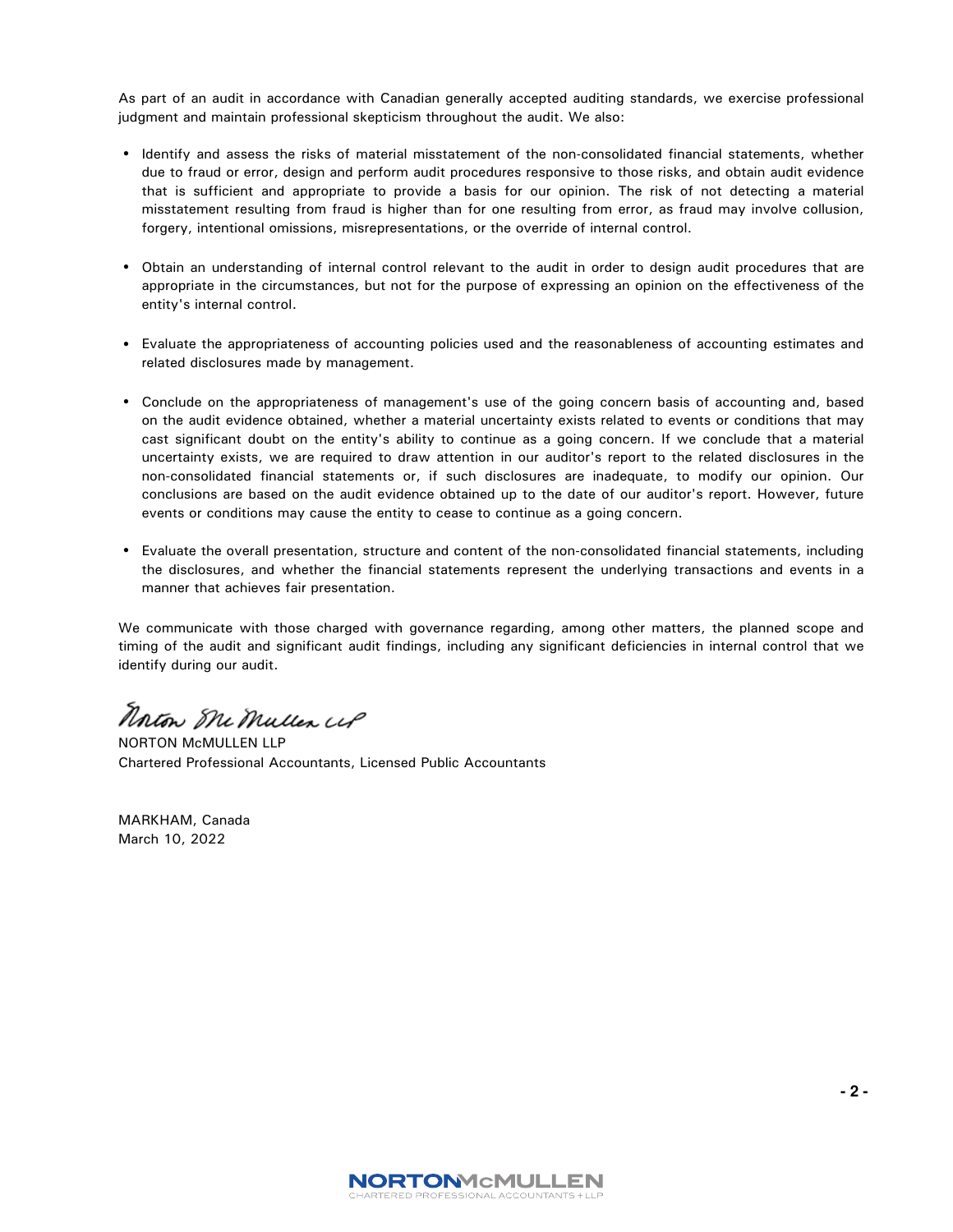### NON-CONSOLIDATED STATEMENT OF FINANCIAL POSITION

| As at December 31, | 2021 | 2020 |
|--------------------|------|------|
|                    |      |      |

#### ASSETS

| <b>Current</b>                    |                 |     |              |
|-----------------------------------|-----------------|-----|--------------|
| Cash                              | \$              | \$. | 328,887      |
| Prepaid expenses                  | 7,228           |     | 7,014        |
| Due from related parties (Note 7) | 2,245,383       |     | 1,129,302    |
|                                   | \$<br>2,252,611 | s   | 1,465,203    |
| <b>Capital Assets (Note 2)</b>    | 10,886,466      |     | 10,919,797   |
| Long-Term Investment (Note 3)     | 100             |     | 100          |
|                                   | \$13,139,177    |     | \$12,385,100 |

#### LIABILITIES

| <b>Current</b>                                    |                 |      |            |
|---------------------------------------------------|-----------------|------|------------|
| Bank indebtedness (Note 4)                        | \$<br>561,587   | - \$ |            |
| Accounts payable and accrued liabilities (Note 5) | 29,269          |      | 48,024     |
| Current portion of long-term debt (Note 6)        |                 |      | 401,700    |
| Due to related parties (Note 7)                   | 210,000         |      | 215,350    |
| Bond payable to related party (Note 7)            | 1,775,151       |      | 1,225,779  |
|                                                   | \$<br>2,576,007 | \$   | 1,890,853  |
| Long-Term Debt (Note 6)                           | 1,000           |      | 471,000    |
|                                                   | \$<br>2,577,007 | \$   | 2,361,853  |
| <b>GENERAL FUND</b>                               | 10,562,170      |      | 10,023,247 |
|                                                   | 13,139,177      | Ş.   | 12,385,100 |

Approved by the Board:

 $\Box$  Director  $\Box$  Director  $\Box$   $\Box$   $\Box$  Director  $\Box$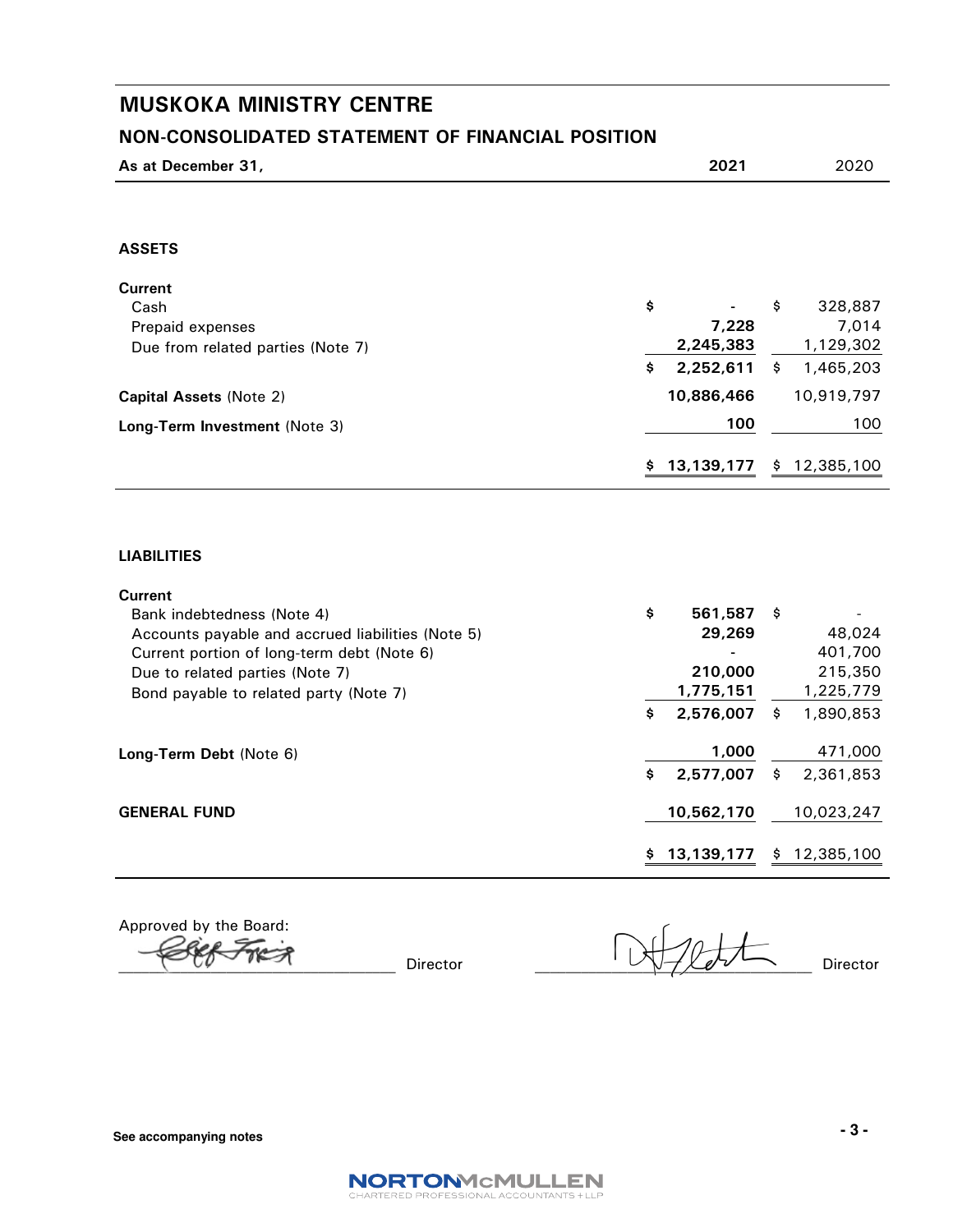### NON-CONSOLIDATED STATEMENT OF CHANGES IN GENERAL FUND BALANCE

| For the year ended December 31,  | 2021                       | 2020    |
|----------------------------------|----------------------------|---------|
|                                  |                            |         |
| <b>BALANCE</b> - Beginning       | $$10,023,247$ $$9,506,815$ |         |
| Excess of revenues over expenses | 538,923                    | 516,432 |
| <b>BALANCE</b> - Ending          | $$10,562,170 \$10,023,247$ |         |

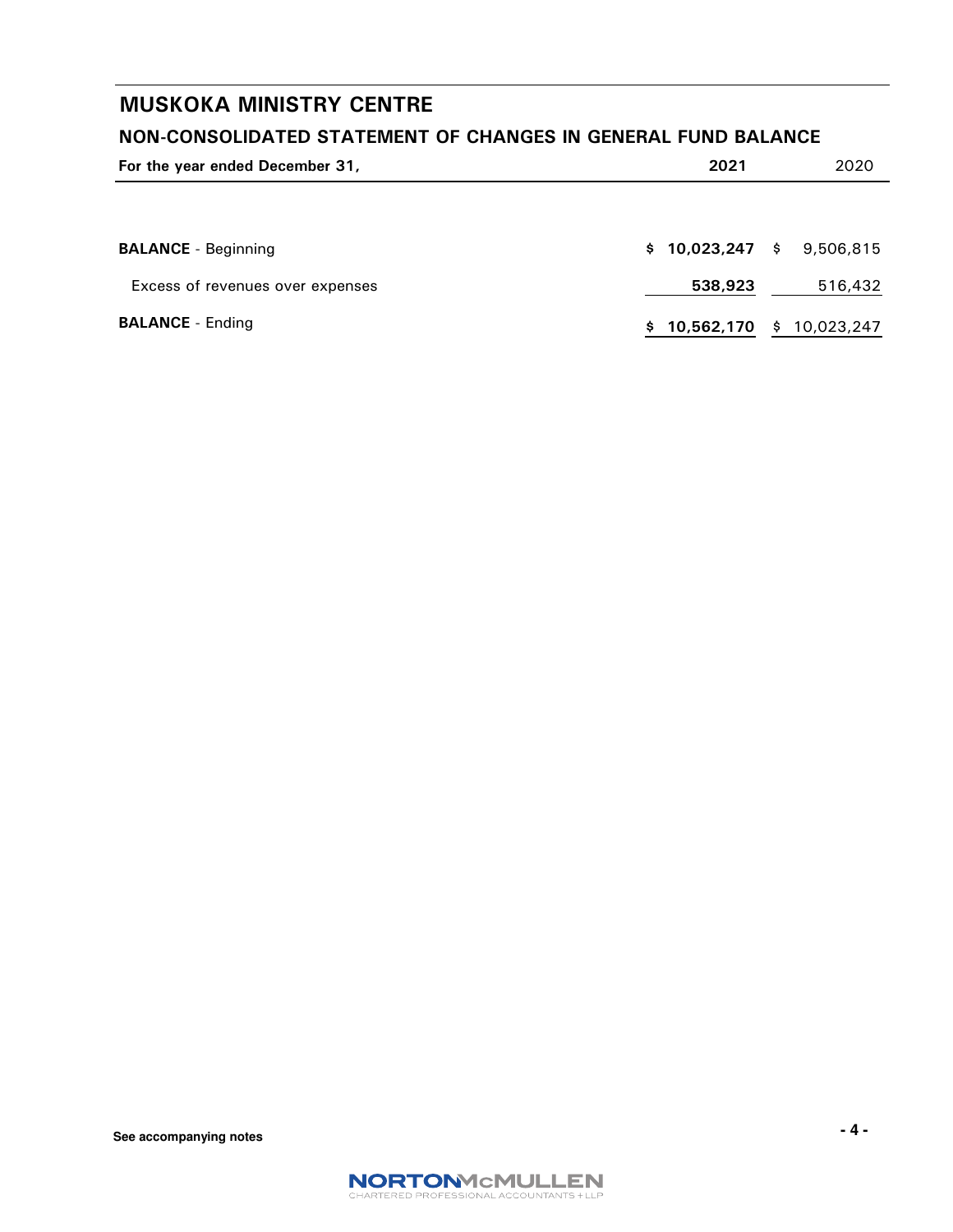### NON-CONSOLIDATED STATEMENT OF OPERATIONS

| For the year ended December 31,                               | 2021          | 2020          |
|---------------------------------------------------------------|---------------|---------------|
|                                                               |               |               |
| <b>REVENUES</b>                                               |               |               |
| Rental income (Note 7)                                        | \$<br>738,402 | \$<br>738,402 |
| Interest on loans to related parties (Note 7)                 | 30,272        | 26,075        |
| Miscellaneous income (Note 7)                                 | 10,555        |               |
|                                                               | \$<br>779,229 | \$<br>764,477 |
| <b>EXPENSES</b>                                               |               |               |
| Interest on long-term debt (Note 7)                           | \$<br>31,019  | \$<br>36,980  |
| Property taxes                                                | 37,858        | 36,734        |
| Administration (Note 7)                                       | 13,950        | 11,450        |
| Bank charges and credit card fees                             | 2,829         | 7,945         |
| Interest on loans from related parties (Note 7)               | 4,200         | 4,200         |
|                                                               | \$<br>89,856  | \$<br>97,309  |
|                                                               |               |               |
| <b>EXCESS OF REVENUES OVER EXPENSES BEFORE THE FOLLOWING:</b> | \$<br>689,373 | \$<br>667,168 |
| Amortization                                                  | 150,450       | 150,736       |
|                                                               |               |               |
| <b>EXCESS OF REVENUES OVER EXPENSES</b>                       | \$<br>538,923 | \$<br>516,432 |

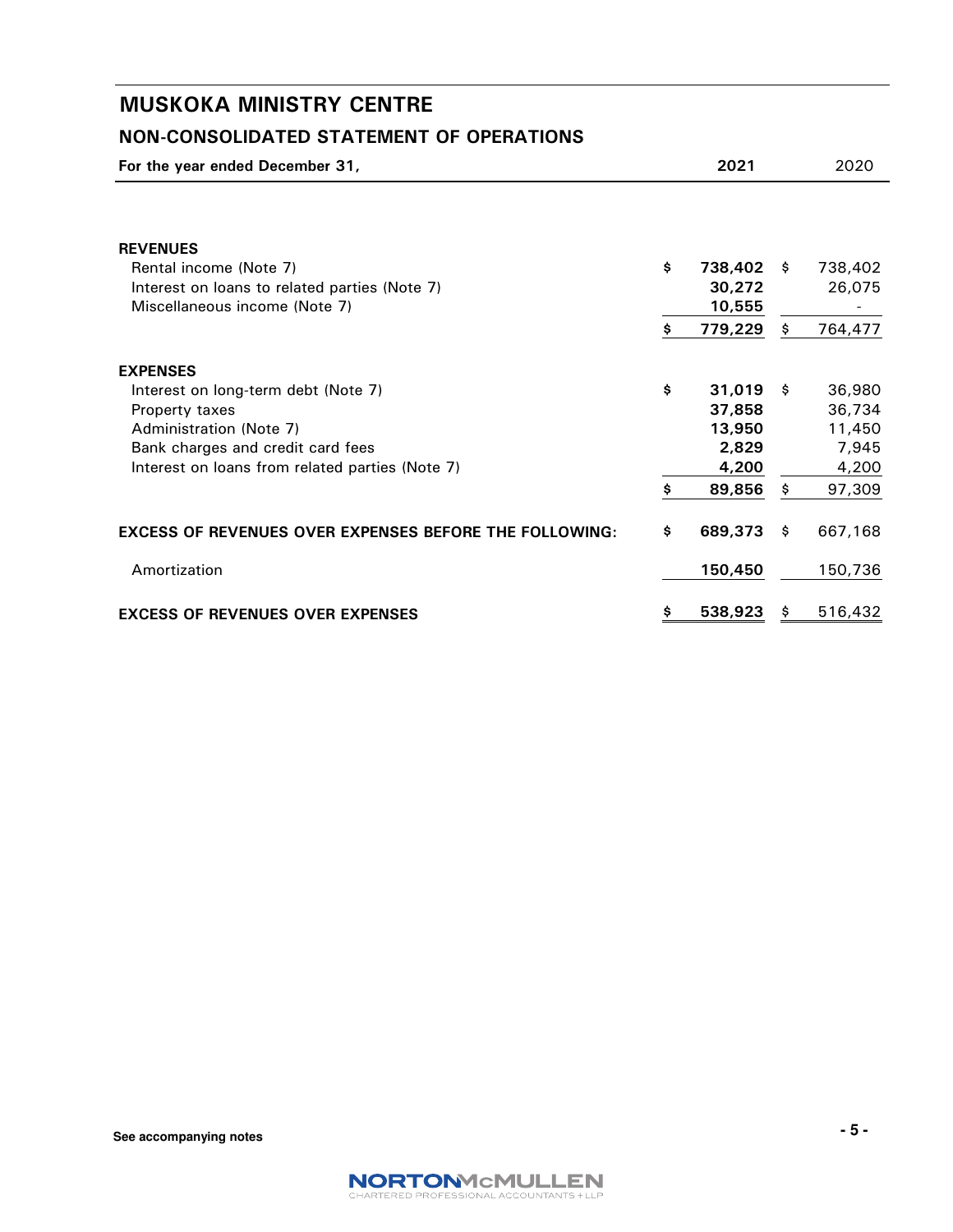### NON-CONSOLIDATED STATEMENT OF CASH FLOWS

For the year ended December 31, 2020 2021 2020

# CASH AND CASH EQUIVALENTS WERE PROVIDED BY (USED IN):

| <b>OPERATING ACTIVITIES</b>                                  |                       |                  |
|--------------------------------------------------------------|-----------------------|------------------|
| Excess of revenues over expenses                             | \$<br>538,923         | \$<br>516,432    |
| Items not affecting cash:                                    |                       |                  |
| Amortization                                                 | 150,450               | 150,736          |
|                                                              | \$<br>689,373         | \$<br>667,168    |
| Net change in non-cash working capital balances:             |                       |                  |
| Prepaid expenses                                             | \$<br>$(214)$ \$      | (24)             |
| Accounts payable and accrued liabilities                     | (18, 755)             | (52,030)         |
|                                                              | \$<br>(18, 969)       | \$<br>(52,054)   |
|                                                              | \$<br>670,404         | \$<br>615,114    |
| <b>INVESTING ACTIVITIES</b>                                  |                       |                  |
| Purchase of capital assets                                   | \$<br>$(117, 119)$ \$ | (103, 689)       |
| Decrease (increase) in demand loans due from related parties | (595,000)             | 137,000          |
|                                                              | \$<br>(712, 119)      | \$<br>33,311     |
| <b>FINANCING ACTIVITIES</b>                                  |                       |                  |
| Bond repayments                                              | \$<br>$(871,700)$ \$  | (171, 800)       |
| Bond issuance to related party                               | 549,372               | 25,779           |
| Increase (decrease) in due from related parties              | (521,081)             | 22,857           |
| Increase (decrease) in due to related parties                | (5, 350)              | 850              |
|                                                              | \$<br>(848, 759)      | \$<br>(122, 314) |
| <b>INCREASE (DECREASE) IN CASH</b>                           | \$<br>$(890, 474)$ \$ | 526,111          |
| <b>CASH (BANK INDEBTEDNESS)</b> - Beginning                  | 328,887               | (197, 224)       |
| <b>CASH (BANK INDEBTEDNESS) - Ending</b>                     | \$<br>(561, 587)      | \$<br>328,887    |

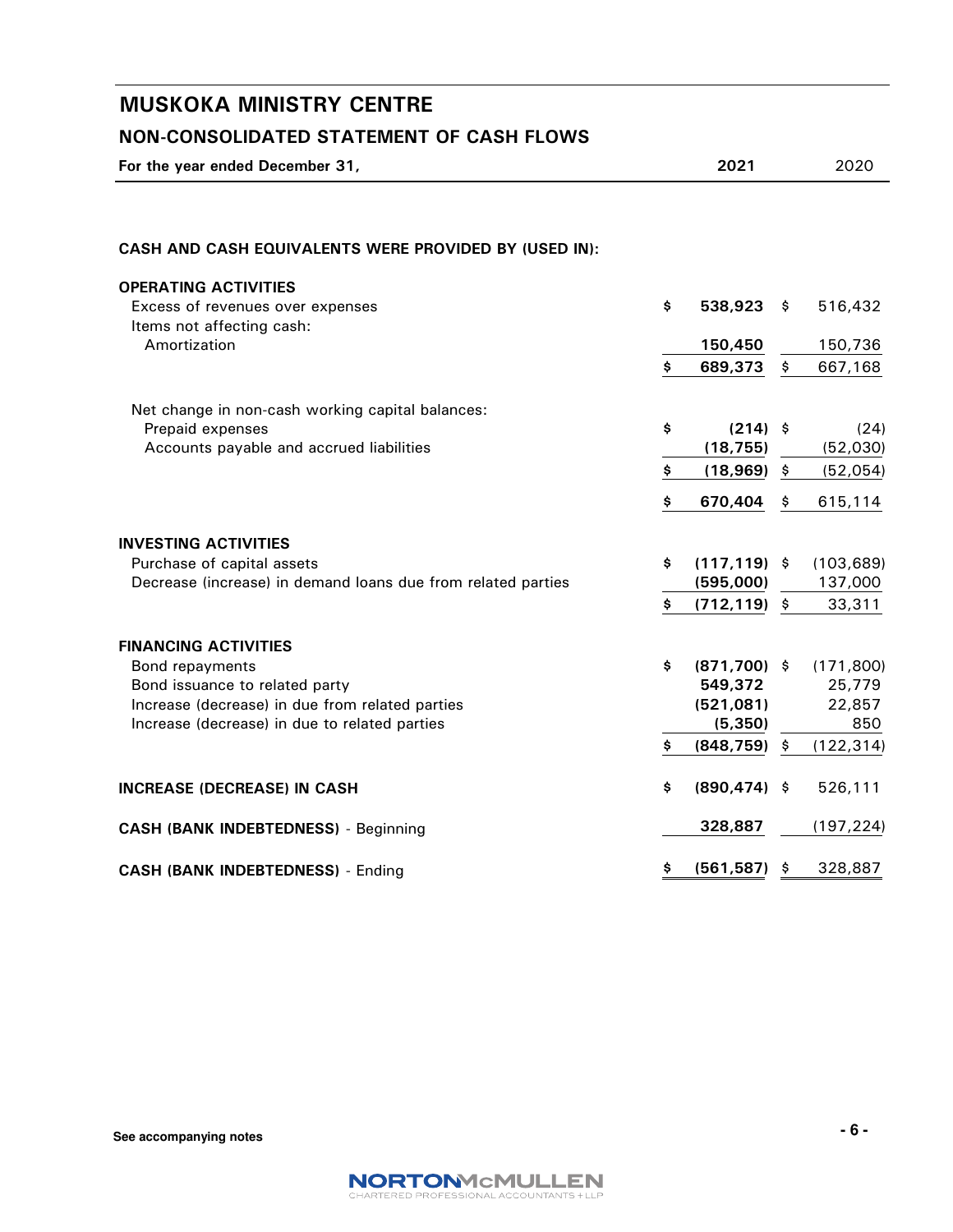### NOTES TO NON-CONSOLIDATED FINANCIAL STATEMENTS

DECEMBER 31, 2021

#### NATURE OF OPERATIONS

Muskoka Ministry Centre ("MMC") was incorporated under the laws of the province of Ontario on January 22, 1973. MMC operates as a not-for-profit organization and, as such, is exempt from income taxes.

MMC exists to exalt Jesus Christ by renewing, connecting and equipping the family of God in the splendor of His creation. MMC operates in conjunction with Muskoka Bible Ministries ("MBM"), Muskoka Bible Foundation ("MBF"), and Muskoka Bible Centre Inc. ("MBC Inc.")

#### 1. SIGNIFICANT ACCOUNTING POLICIES

These non-consolidated financial statements have been prepared in accordance with Canadian accounting standards for not-for-profit organizations.

#### Change in Accounting Policy

#### Financial Instruments Originated or Exchanged in a Related Party Transaction

MBM applied the amendments to FINANCIAL INSTRUMENTS, Section 3856, relating to the recognition of financial instruments originating or exchanged in a related party transaction.

Under these new requirements, such a financial instrument is initially measured at cost, which is determined depending on whether the instrument has repayment terms.

Subsequent measurement depends on the initial method used and is usually at cost less any reduction for impairment.

The adoption of these new requirements had no impact on MBM's financial statements.

These financial statements include the following significant accounting policies:

#### a) Use of Estimates

The preparation of financial statements in accordance with Canadian accounting standards for not-for-profit organizations requires management to make estimates and assumptions based on currently available information. Such estimates and assumptions affect the reported amounts of assets and liabilities as at the date of the financial statements and the reported amounts of revenues and expenses during the year. Actual results could differ from those estimates and assumptions.

Significant estimates include the estimated useful life of capital assets.

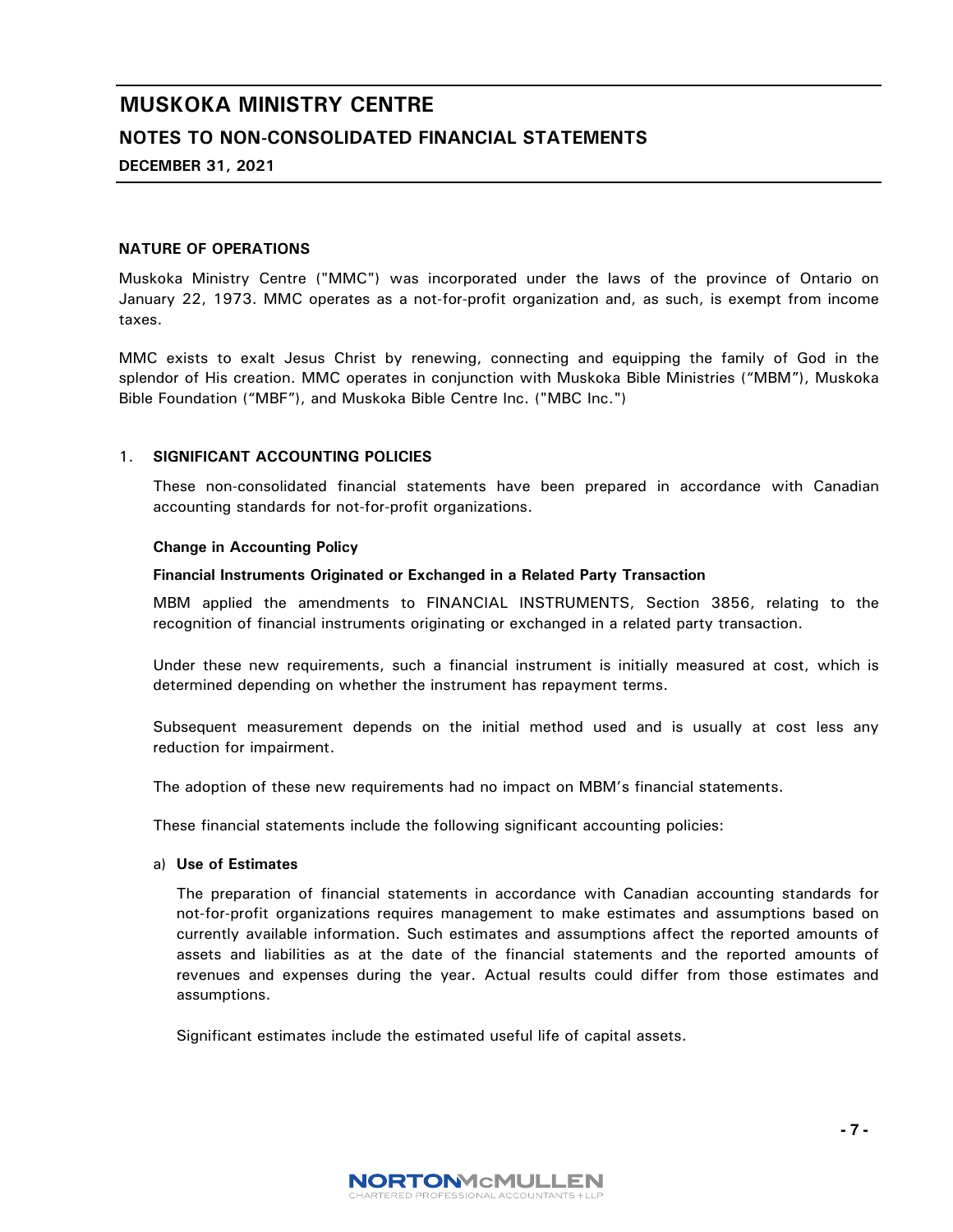### NOTES TO NON-CONSOLIDATED FINANCIAL STATEMENTS

DECEMBER 31, 2021

#### 1. SIGNIFICANT ACCOUNTING POLICIES - Continued

#### b) Fund Accounting

The General Fund, which includes unrestricted resources, represents the portion of expendable funds available for support of organization activities, administration and other operating costs.

#### c) Revenue Recognition

Rental income is recognized at the time the service is provided and collection is reasonably assured. Interest income is recognized when earned.

#### d) Cash and Cash Equivalents

Cash and cash equivalents consist of bank balances, including overdrafts when bank balances fluctuate from being positive to overdrawn.

#### e) Capital Assets

Purchased capital assets are recorded at cost. Contributed capital assets are recorded at fair value at the date of contribution. Amortization is being provided using the declining balance method over the estimated useful life of the assets using the following annual rates:

| Land improvements                   | 5%   |
|-------------------------------------|------|
| Building                            | 2.5% |
| Furniture, equipment and recreation | 10%  |

#### f) Impairment of Capital Assets

When a tangible capital asset no longer contributes to an organization's ability to provide goods and services, or the value of future economic benefits or service potential associated with the tangible capital asset is less than its net carrying amount, the net carrying amount of the tangible capital asset is written down to the asset's fair value or replacement cost.

#### g) Investments

Investments in subsidiaries are recorded at cost. MMC issues only non-consolidated financial statements.

#### h) Contributed Goods and Services

Contributed goods and capital assets are recorded in the accounts at fair value at the date of contribution. Fair value is determined by independent professional appraisers or by other independent means.

MMC would not be able to carry out its activities without the services of the many volunteers who donate a considerable number of hours. Because of the difficulty in compiling these hours, contributed services are not recognized in the financial statements.

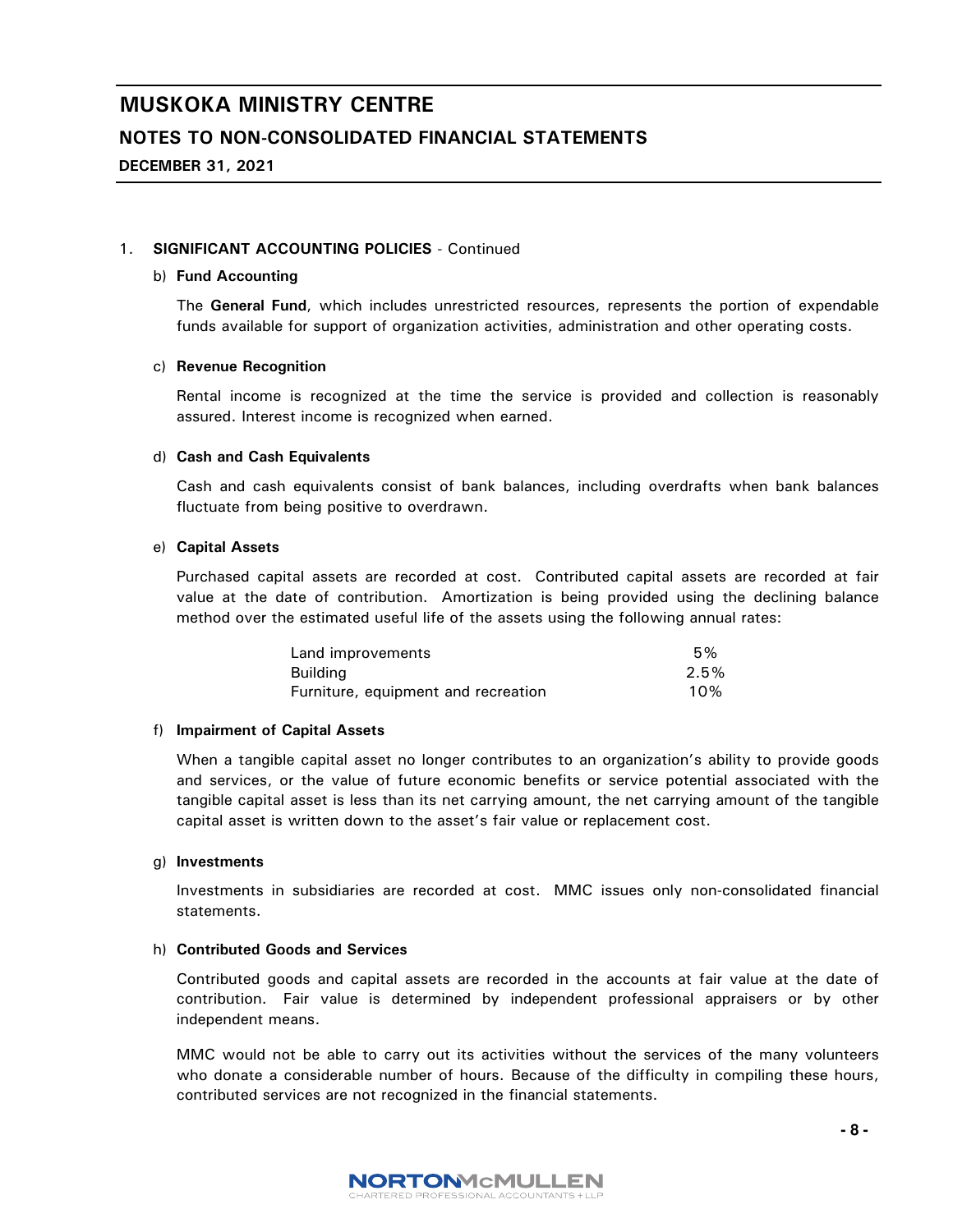### NOTES TO NON-CONSOLIDATED FINANCIAL STATEMENTS

DECEMBER 31, 2021

#### 1. SIGNIFICANT ACCOUNTING POLICIES - Continued

#### i) Financial Instruments

#### Measurement of Financial Instruments

MMC initially measures its financial assets and liabilities at fair value. MMC subsequently measures all its financial assets and financial liabilities at amortized cost, except for balances with related parties, which are measured at carrying value.

Financial assets measured at amortized cost include cash. Financial liabilities measured at amortized cost include accounts payable and accrued liabilities and long-term debt.

MMC has no financial assets measured at fair value and has not elected to carry any financial asset or liability at fair value.

#### Impairment

Financial assets measured at amortized cost are tested for impairment when events or circumstances indicate possible impairment. Write-downs, if any, are recognized in the excess of revenues over expenses and may be subsequently reversed to the extent that the net effect after the reversal is the same as if there had been no write-down. There are no impairment indicators in the current year.

#### 2. CAPITAL ASSETS

Capital assets consist of the following:

|                          |                                       |     | 2021                |    |              |          | 2020         |
|--------------------------|---------------------------------------|-----|---------------------|----|--------------|----------|--------------|
|                          | <b>Net Book</b><br><b>Accumulated</b> |     |                     |    |              | Net Book |              |
|                          | Cost                                  |     | <b>Amortization</b> |    | Value        |          | Value        |
| Land                     | \$<br>5,216,944                       | -\$ | ۰                   | \$ | 5,216,944    | \$       | 5,215,000    |
| Land improvements        | 75,217                                |     | 27,023              |    | 48,194       |          | 50,731       |
| <b>Buildings</b>         | 7,224,012                             |     | 1,670,761           |    | 5,553,251    |          | 5,592,347    |
| Furniture, equipment and |                                       |     |                     |    |              |          |              |
| recreation               | 107,956                               |     | 39,879              |    | 68,077       |          | 61,719       |
|                          | \$12,624,129                          | \$. | 1,737,663           |    | \$10.886.466 |          | \$10,919,797 |

#### 3. LONG-TERM INVESTMENT

The long-term investment consists of the following:

| 2021 | 2020  |
|------|-------|
|      | 100   |
|      | 100 S |

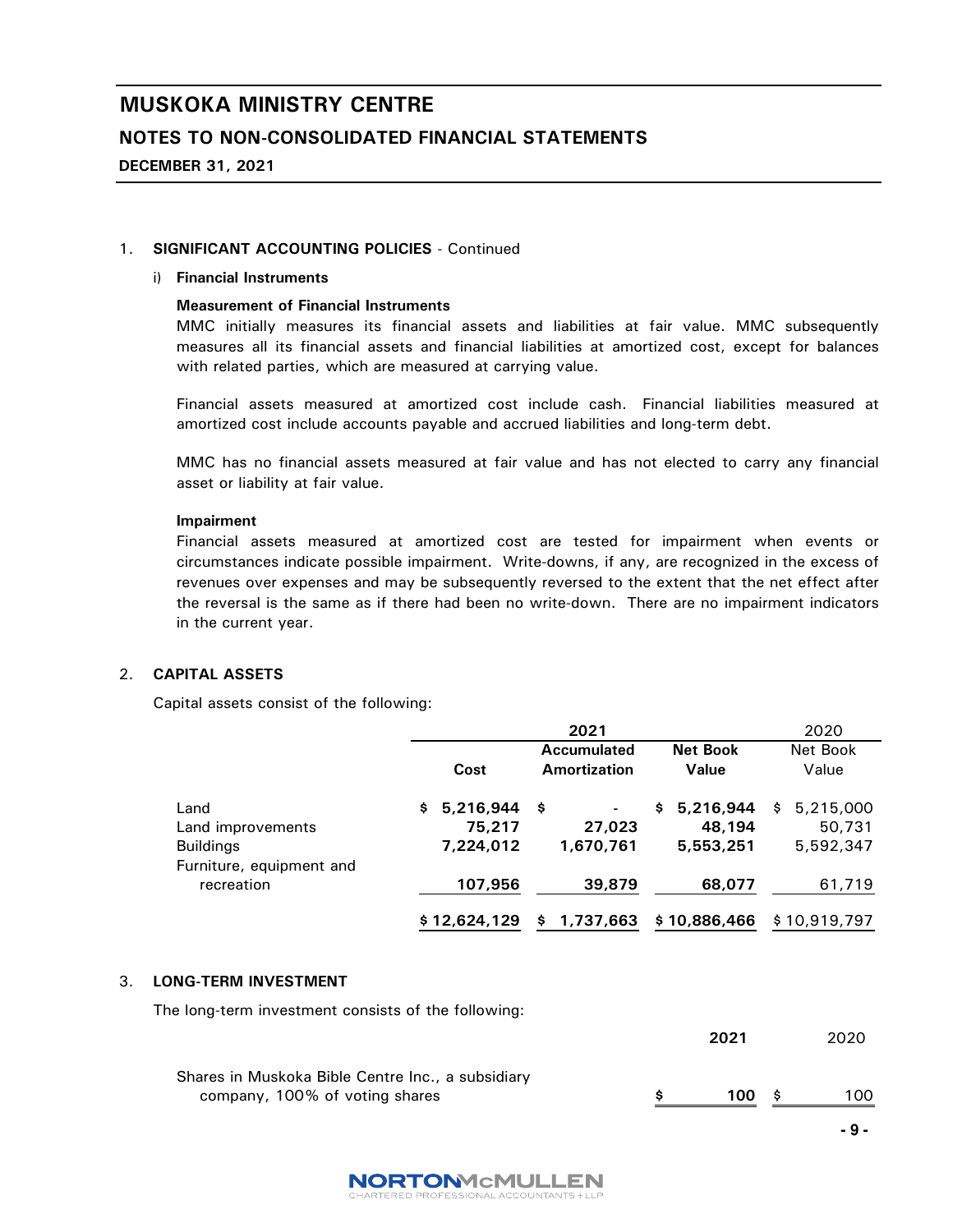### NOTES TO NON-CONSOLIDATED FINANCIAL STATEMENTS

DECEMBER 31, 2021

#### 4. BANK CREDIT FACILITY

MMC has an available credit facility with the bank consisting of an operating line of credit (to a maximum limit of \$800,000) that bears interest at prime plus 0.75% with interest only payable monthly. Muskoka Bible Foundation, Muskoka Bible Centre Inc. and Muskoka Bible Ministries are listed as guarantors and, as security, MMC has provided the bank with:

- a) a general assignment of accounts receivable;
- b) a fixed and floating charge debenture for \$1,000,000 giving the bank a first charge over MMC lands and a first floating charge over all business assets.

At the year-end, \$90,219 (2020 - \$nil) was owing with respect to this credit facility.

#### 5. ACCOUNTS PAYABLE AND ACCRUED LIABILITIES

Accounts payable and accrued liabilities consist of the following:

|                             |                                           | 2021         |     | 2020    |
|-----------------------------|-------------------------------------------|--------------|-----|---------|
|                             | Accounts payable                          | \$           | \$  | 2,476   |
|                             | Government remittances payable            | 20,825       |     | 20,861  |
|                             | Accrued bond interest                     |              |     | 20,687  |
|                             | Other accrued liabilities                 | 8,444        |     | 4,000   |
|                             |                                           | \$<br>29,269 | \$  | 48,024  |
| <b>LONG-TERM DEBT</b><br>6. | Long-term debt consists of the following: |              |     |         |
|                             |                                           | 2021         |     | 2020    |
| Bonds payable               |                                           | \$           | \$  | 871,700 |
|                             | Life interest agreements                  | 1,000        |     | 1,000   |
|                             |                                           | \$<br>1,000  | \$. | 872,700 |
|                             | Less: Current portion of bonds payable    |              |     | 401,700 |
|                             |                                           | \$<br>1,000  | \$  | 471,000 |

The Life Interest Agreements are irrevocable deposits. Interest is paid annually at a rate which is adjusted to be not more than the Canada Savings Bond rate. The current interest rate is 1%. The funds are for the general use of MMC and a designated portion of the funds become a donation upon the death of the investors.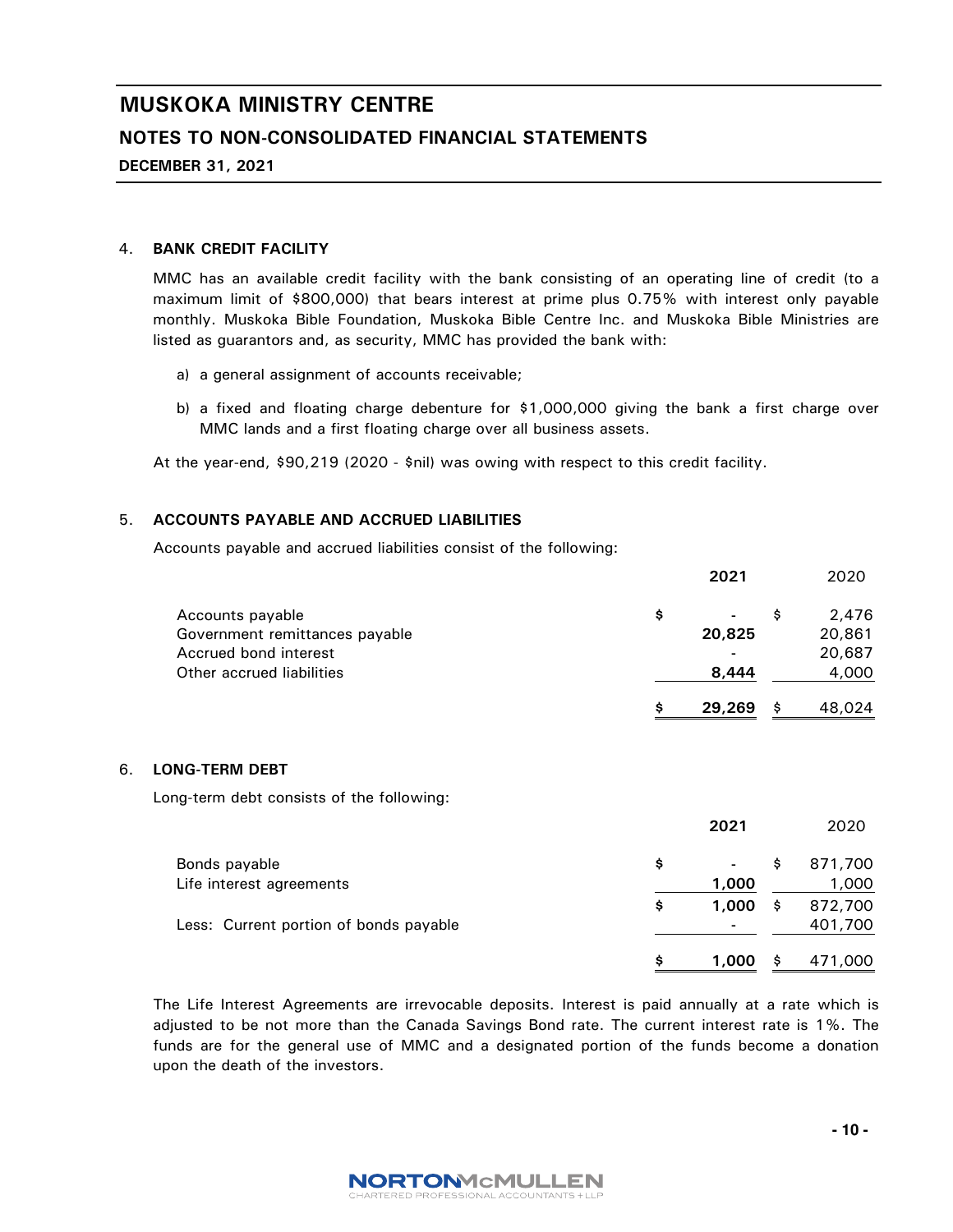### NOTES TO NON-CONSOLIDATED FINANCIAL STATEMENTS

DECEMBER 31, 2021

### 7. RELATED PARTY BALANCES AND TRANSACTIONS

The following related parties have engaged in transactions with MMC:

| Muskoka Bible Centre Inc. ("MBC Inc.") | Wholly-owned subsidiary                   |
|----------------------------------------|-------------------------------------------|
| Muskoka Bible Ministries ("MBM")       | Controlled by the same board of directors |
| Muskoka Bible Foundation ("MBF")       | Controlled by the same board of directors |

Amounts owing from (to) related parties are as follows:

|                                                            | 2021                        |      | 2020        |
|------------------------------------------------------------|-----------------------------|------|-------------|
| Due from related parties                                   |                             |      |             |
| MBC Inc. - Interest bearing demand loan                    | \$<br>1,213,000             | - \$ | 778,000     |
| MBC Inc.                                                   | 56,321                      |      | 32,398      |
| MBM - Interest bearing demand loan                         | 456,000                     |      | 296,000     |
| <b>MBM</b>                                                 | 25,283                      |      | 22,904      |
| <b>MBF</b>                                                 | 494,779                     |      |             |
|                                                            | \$2,245,383                 |      | \$1,129,302 |
| Due to related parties                                     |                             |      |             |
| <b>MBF</b>                                                 | \$                          | \$   | (5, 350)    |
| MBF - Interest bearing demand loan                         | (210,000)                   |      | (210,000)   |
|                                                            | \$<br>$(210,000)$ \$        |      | (215, 350)  |
| Bond payable to MBF, secured by property, bearing interest |                             |      |             |
| at 1% (2020 - 1%), due on demand                           | \$(1,775,151) \$(1,225,779) |      |             |

With the exception of the interest bearing demand loan and bond payable, all other amounts due from (to) related parties are non-interest bearing and have no specified terms of repayment.

MMC provides short-term financing to MBC Inc. in the form of an interest bearing, due on demand loan. During the year, MBC Inc. repaid \$nil and received \$435,000 in new loans, resulting in an outstanding balance as at December 31, 2021 of \$1,213,000 (2020 - \$778,000). Loans of this nature bear interest at 2%.

MMC provides short-term financing to MBM in the form of an interest bearing, due on demand loan. During the year, MBM repaid \$nil and received \$160,000 in new loans, resulting in an outstanding balance as at December 31, 2021 of \$456,000 (2020 - \$296,000). Loans of this nature bear interest at 2%.

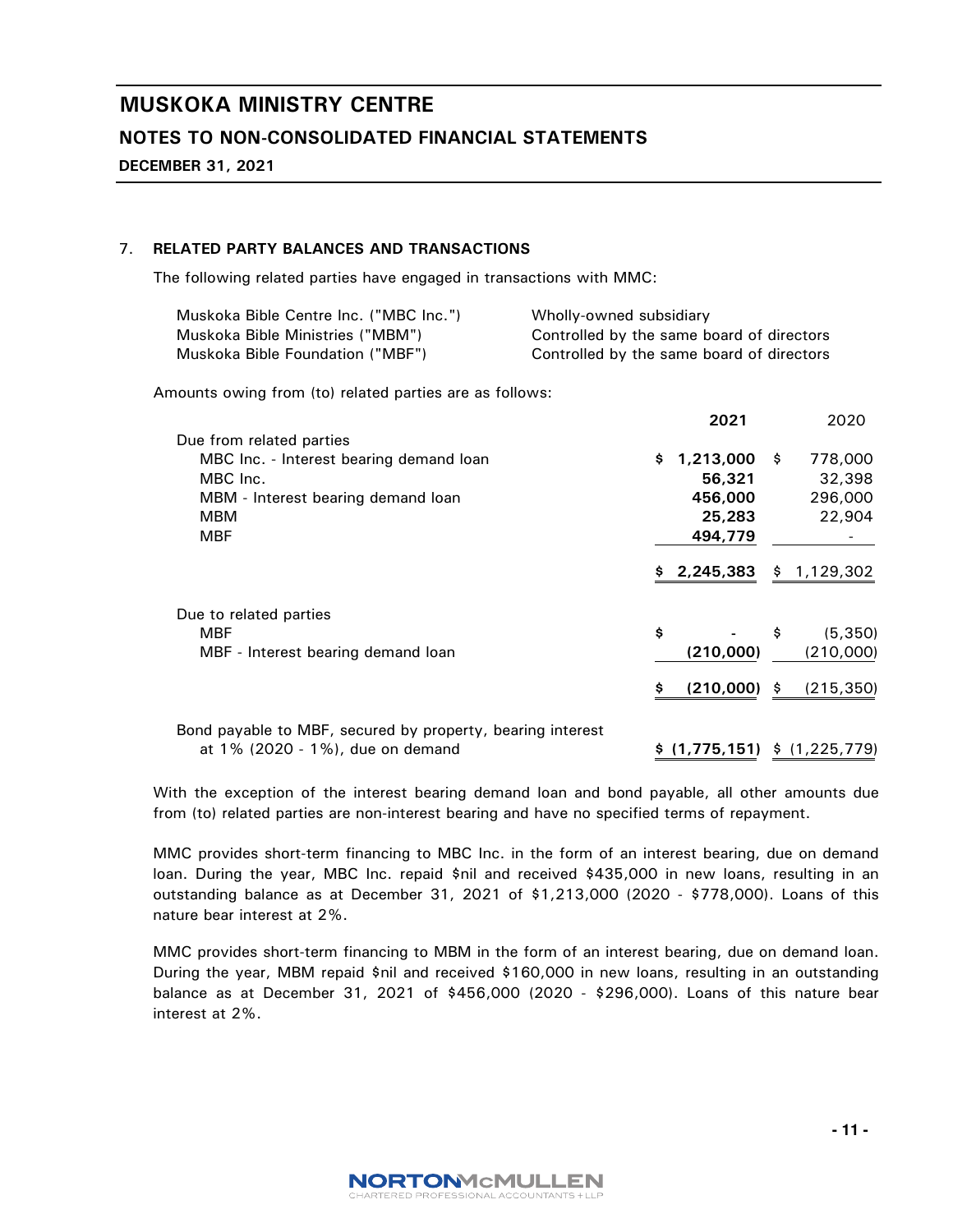### NOTES TO NON-CONSOLIDATED FINANCIAL STATEMENTS

DECEMBER 31, 2021

#### 7. RELATED PARTY BALANCES AND TRANSACTIONS - Continued

MBF provides short-term financing to MMC in the form of an interest bearing, due on demand loan. The outstanding balance as at December 31, 2021 was \$210,000 (2020 - \$210,000). Loans of this nature bear interest at 2%.

MMC engaged with related parties in the following transactions:

|                                            | 2021                     |      | 2020               |
|--------------------------------------------|--------------------------|------|--------------------|
| Rent charged to:<br>MBC Inc.<br><b>MBM</b> | \$<br>551,002<br>187,400 | - \$ | 551,002<br>187,400 |
|                                            | 738,402                  | \$   | 738,402            |
| Interest on demand loans charged to:       |                          |      |                    |
| MBC Inc.                                   | \$<br>22,635             | - \$ | 20,818             |
| <b>MBM</b>                                 | 7,637                    |      | 5,257              |
|                                            | 30,272                   | - \$ | 26,075             |
| Interest expense on demand loan from MBF   | \$<br>4,200              | \$   | 4,200              |
| Interest expense on bonds held by MBF      | 12,258                   | \$   | 12,150             |
| Administration costs charged from MBC Inc. | 7,950                    | \$   | 7,950              |

These transactions were carried out in the normal course of operations and have been measured at the exchange amount, which is the amount of consideration agreed upon by the related parties.